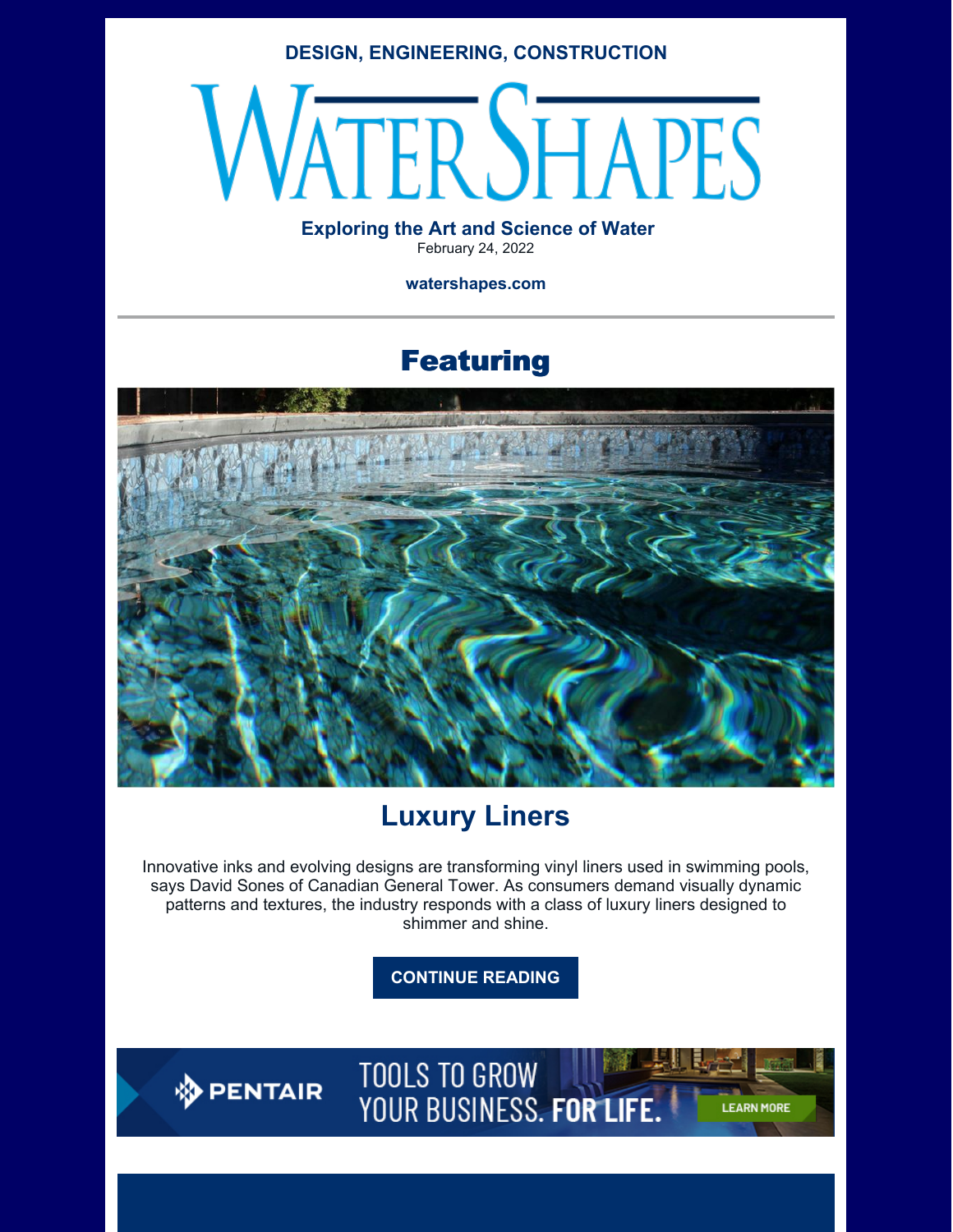

### **Understanding Aquaponics**

As drought increases in frequency and severity, all the while the demand for affordable food sources rise with growing populations, the need for efficient farming practices becomes ever more urgent. One technique, aquaponics, might just be part of the answer, and could be a possible *growth* opportunity for watershapers.

**[CONTINUE](https://watershapes.com/understanding-aquaponics/) READING**





**Helps Solve Waterproofing Problems Basecrete Works As Both the Waterproofing & Bondcoat** Spray **Roll Easy Application** Trowel Squeege